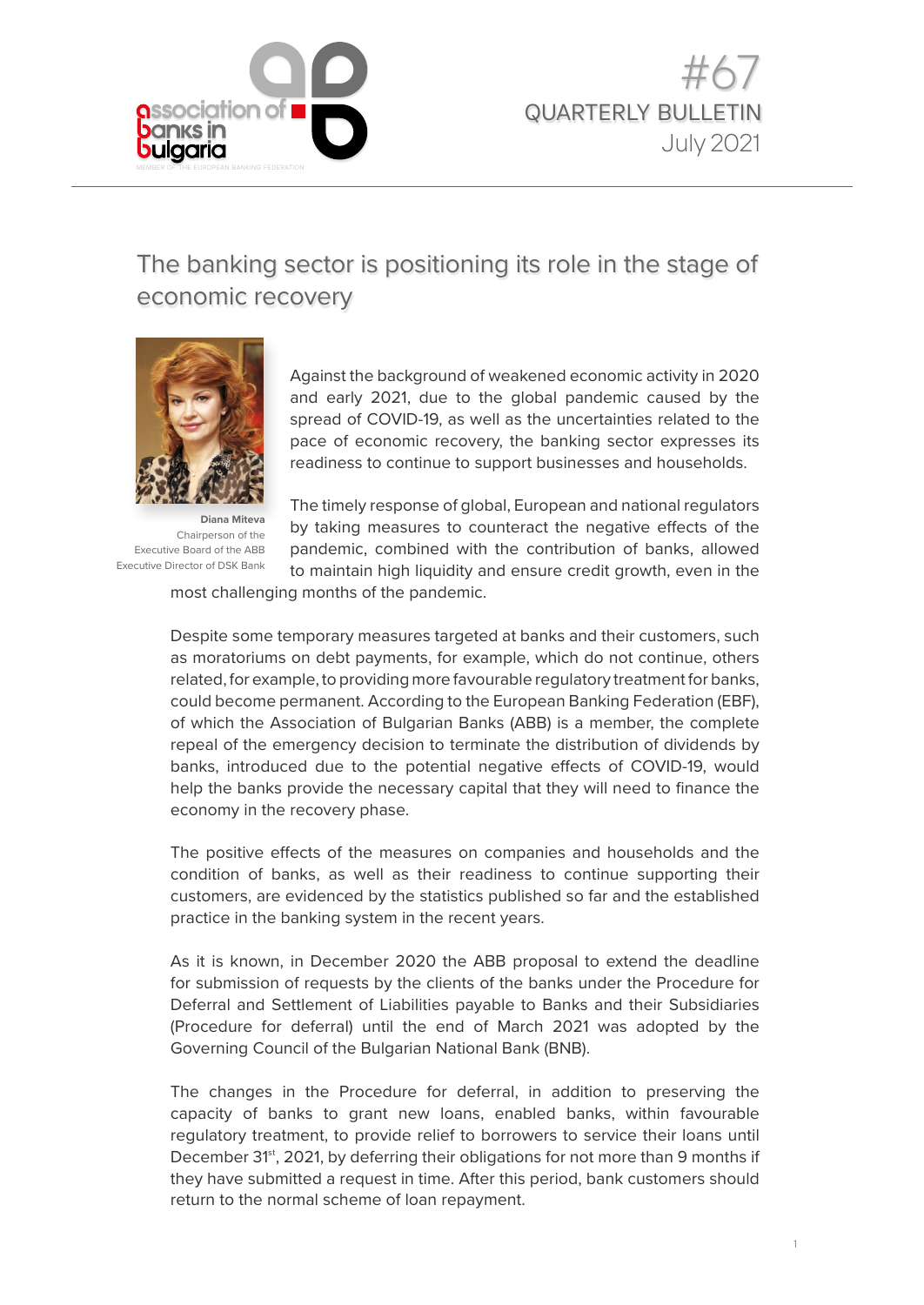According to the BNB data, many legal and natural persons affected by the pandemic have benefited from the measure. Towards the end of April 2021 over 109 thousand requests of companies and households with a total value of over BGN 9.9 billion were approved. Compared to December 2020, when the BNB Governing Council approved the latest changes in the Procedure for deferral, the number of approved requests increased by approximately 19 900 and the total value - by over BGN 1.9 billion.

Earlier this year, the European Banking Authority (EBA), under whose *Guidelines on legislative and non-legislative moratoria on loan repayments applied in the light of the COVID-19 crisis (EBA/GL/2020/02 of the 2<sup>nd</sup> of April 2020), amended by EBA Guidelines (EBA/GL/2020/08 of the 25*th *of June 2020), amending Guideline EBA/GL/2020/02 and by EBA Guidelines (EBA/GL/2020/15 of the 2*nd *of December 2020) amending Guideline EBA/GL/2020/02*, the Procedure for deferral has been established, indicated that it does not envisage new changes to its Guidelines, but that the focus of the industry and stakeholders should shift to the recovery phase of the economy.

In this regard, and despite the fact that they operate in an environment unusual for all economic sectors in the country, accompanied by restrictive measures taken in connection with the COVID-19 pandemic, banks continue to support their customers. Banks are currently negotiating individually the specific options for restructuring customer liabilities, in which case loans are classified in accordance with the current supervisory framework.

At the end of the first quarter of 2021 the ratio of core tier 1 capital (the so-called CET 1) for the entire banking system increased to 21.5% from 19.44%, as it was at the end of the first quarter of 2020. At system level, the total capital adequacy ratio increased to 22.7% from 20.45% in the first quarter of 2020. The liquidity coverage ratio (LCR) increased to 294.1% from 261% at the end of the first quarter of 2020. At the end of the first quarter of 2021 the share of non-performing loans remains below the limit of 5% (excluding central banks and credit institutions; over 90 days), with a higher degree of coverage with impairment of gross nonperforming loans (62.7%), compared to the average level for the countries from the European Union (EU).

The data confirm the assessment of high resilience of the Bulgarian banking system, even in the context of the crisis caused by COVID-19. The sector continues to be characterized by a significant capital surplus, above the regulatory requirements for capital adequacy and liquidity coverage ratios, compared to the EU and euro area averages.

As is known, in the difficult situation in 2020 banks have also been involved in various types of government programs directed to lending to individuals and micro, small and medium-sized and intermediate enterprises that are experiencing difficulties as a result of the COVID-19 pandemic through the Bulgarian Development Bank, the Fund of Funds, as well as the group of the European Investment Bank, including the European Investment Fund.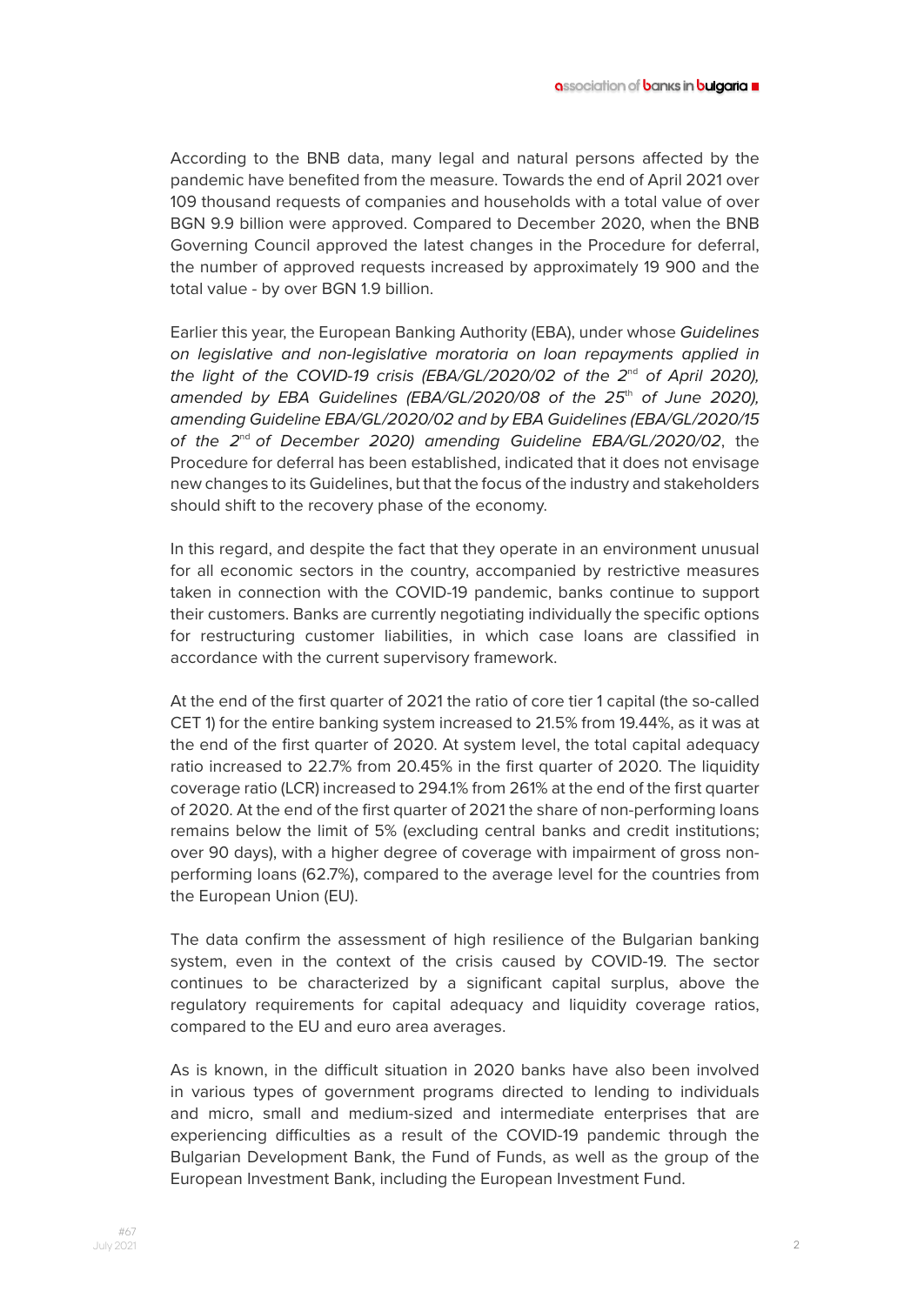Positioning their role in the stage of economic recovery, banks will continue with their active policy and presence in terms of lending and various forms of financial intermediation, as well as the diversification of products and services they offer. High technology, innovation, the development of digital channels and other modern ways to maintain a closer relationship with customers and a better understanding and satisfaction of their individual needs will continue to be a key topic for the banking activities.

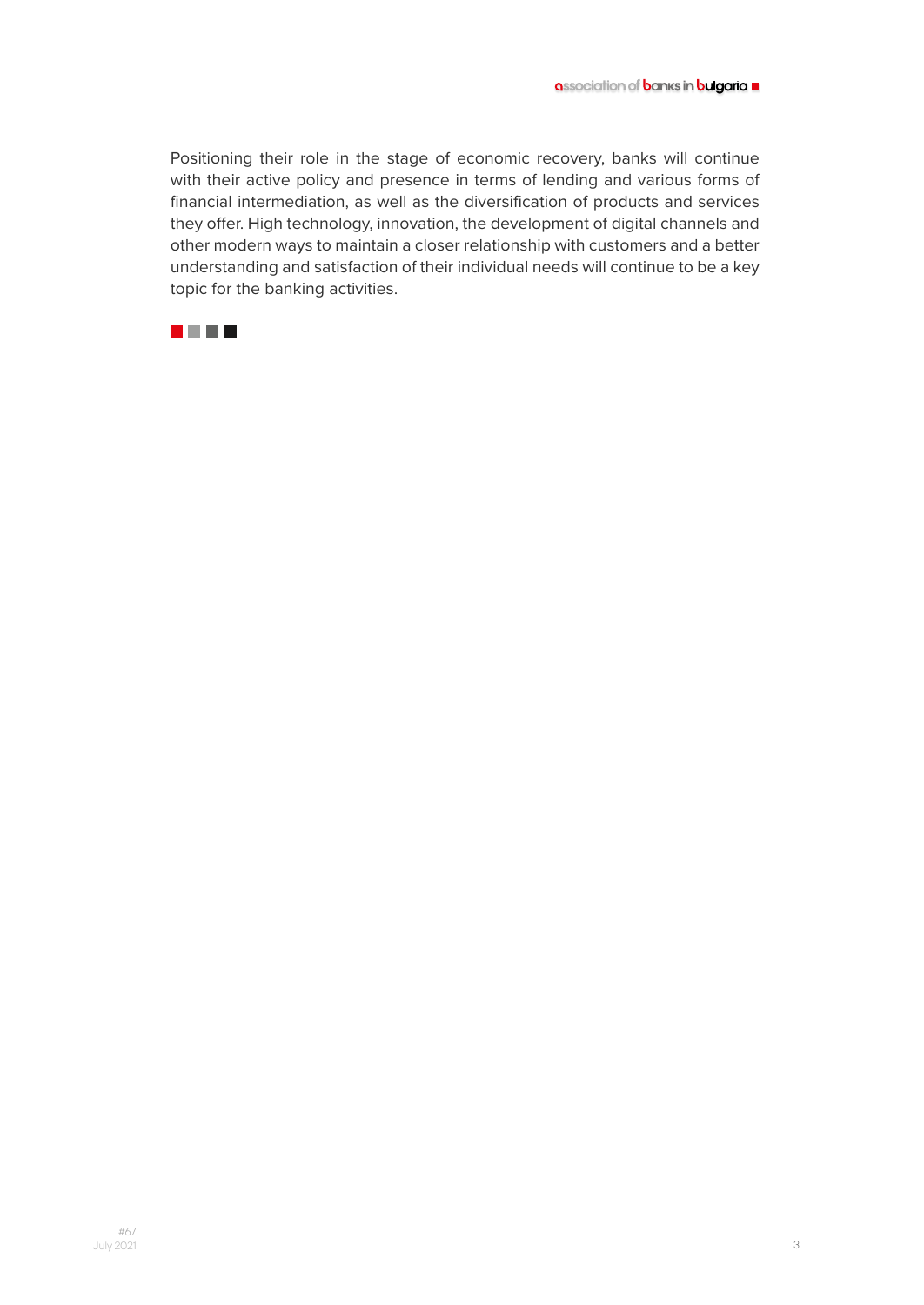# BALII: 24 years of focused work on the development of a modern capital market



**Radoslava Maslarska** Chairperson of the Board of Directors of BALII Chairperson of the Board of Directors of "Elana Trading"

The Bulgarian Association of Licensed Investment Intermediaries (BALII) is one of the oldest branch organizations in the country, established in 1997 as a union of licensed companies offering broker and investment services. The Association includes the largest licensed investment intermediaries, representing 80% of the turnover and 90% of the Bulgarian stock exchange transactions, as well as reputed intermediaries in global financial markets.

The main focus of BALII's work is to be the engine of the strategic development of the capital market in the country as a source of

growth in the Bulgarian economy and prosperity for the future of the citizens. This is related to a wide program of initiatives, in partnership with all institutions and organizations from the investment community but also with government bodies.

BALII has a Board of directors of seven people and a Secretary General, as its activities are organized in the form of working groups on various topics on the programs and initiatives.

## **Legislation**

BALII actively cooperates with the Financial Supervision Commission and the Ministry of Finance on the improvement of the legislative framework for the development of the capital market and on promoting investments by proposing the necessary measures in draft regulations and legal acts. The focus on the work on harmonizing the national legislation with the European legislation is the application of parameters and regulation proportional to the market and the economy. The organization also participates actively in the discussions on the legal initiatives in Working Group No 26 "Financial Services" in the Council on European Affairs at the Council of Ministers and Parliamentary Committees in the National Assembly. Currently, besides the legal acts that harmonize the national legislation with European, BALII also participates in the discussion of the National Plan for the introduction of the euro.

### **Strategy for the development of the capital market**

BALII is actively involved in the development and implementation of the Capital Market Development Strategy, which was established in 2016, by 12 business organizations and associations directly related to the capital market in the country and the Financial Supervision Commission, the Bulgarian Stock Exchange and the Central Depository. The main directions in the strategy are: promoting the listing of state-owned companies on the Bulgarian Stock Exchange, stimulating SMEs for the use of the Stock Exchange as a source of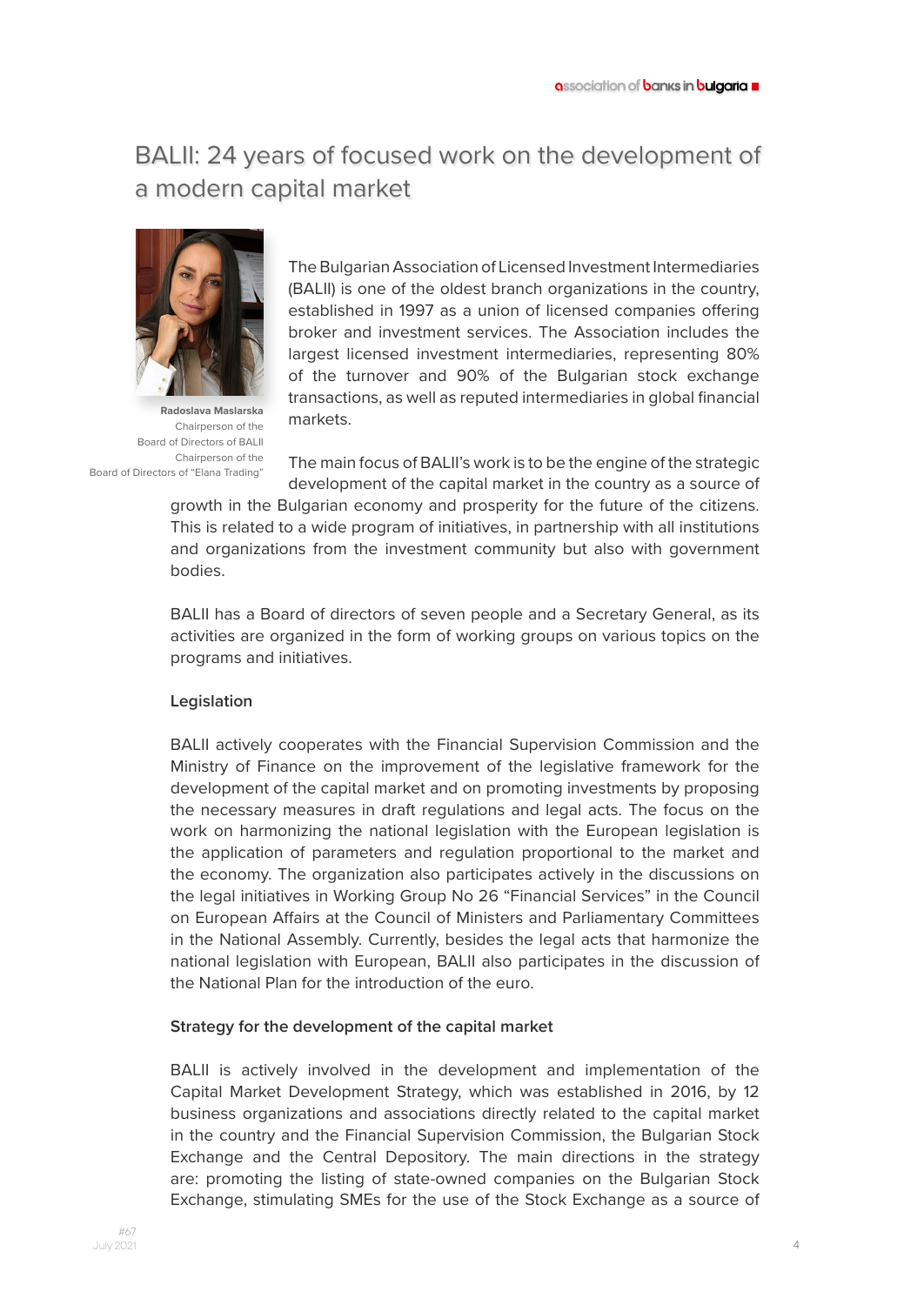funding for growth, enriching the opportunities of the stock market to stimulate liquidity, modernization of market infrastructure, stirring the "sleeping" shares of mass privatization, increasing the financial culture in society.

A number of new projects from the Bulgarian Stock Exchange have already been introduced into a joint discussion with the investment community that have proven their effect. For example, the introduction of a market segment for small BEAM companies has attracted new companies for several months and a huge interest from individual investors to the market. In this market we saw for the first time in 14 years overwriting at times in initial public offering as well as an increasing number of requests from companies that would like to become public. The BSE International project has recently been implemented, which allows investors to have access to the shares of 90 World Companies and Exchange Traded Funds through the BSE. BALII participated actively in the additional initiatives to develop this segment - BEAMup LAB - an incubator of potential public fast-growing start-ups and small companies.

The strategy contains a number of measures to increase market liquidity, to improve its reputation as a driver of economic growth, to increase financial culture in society. BALII works in partnership with all participants with specific ideas for expanding investment opportunities, attracting SMEs on the Bulgarian stock market and other important topics.

#### **Financial literacy and investor protection**

BALII works consistently for enhancing the financial culture of citizens and improving and updating the professional standards and development of the capital market experts. The organization participates in the development of the National Financial Literacy Strategy and is part of its realization.

An important direction in improving financial culture and overcoming the negative phenomena on the market is the fight against fake brokers, which offer unlicensed investment services ending with financial fraud for citizens. BALII cooperates with the Financial Supervision Commission in regular update on the existence of such phenomena and to improve the legal basis through creating conditions and sanctions to limit that phenomenon. Considering the role of citizens to minimize financial fraud, BALII maintains an information campaign "Recognize the licensed investment intermediary" indicating 10 signs by which people can easily recognize the fake brokers and to check whether they receive a licensed service. Partners of the campaign are the Financial Supervision Commission, the Bulgarian Stock Exchange, the Investor Compensation Fund, the Central Depository, trader organizations and media.

For 12 years, BALII conducts courses for the preparation of brokers and investment consultants to take legal qualification examinations before the Financial Supervision Commission. The participants in the courses traditionally have over 80% success in exams. The Association supports the FSC with proposals for adequate standards for the capital market occupations so as to maintain a high professional level in the sector.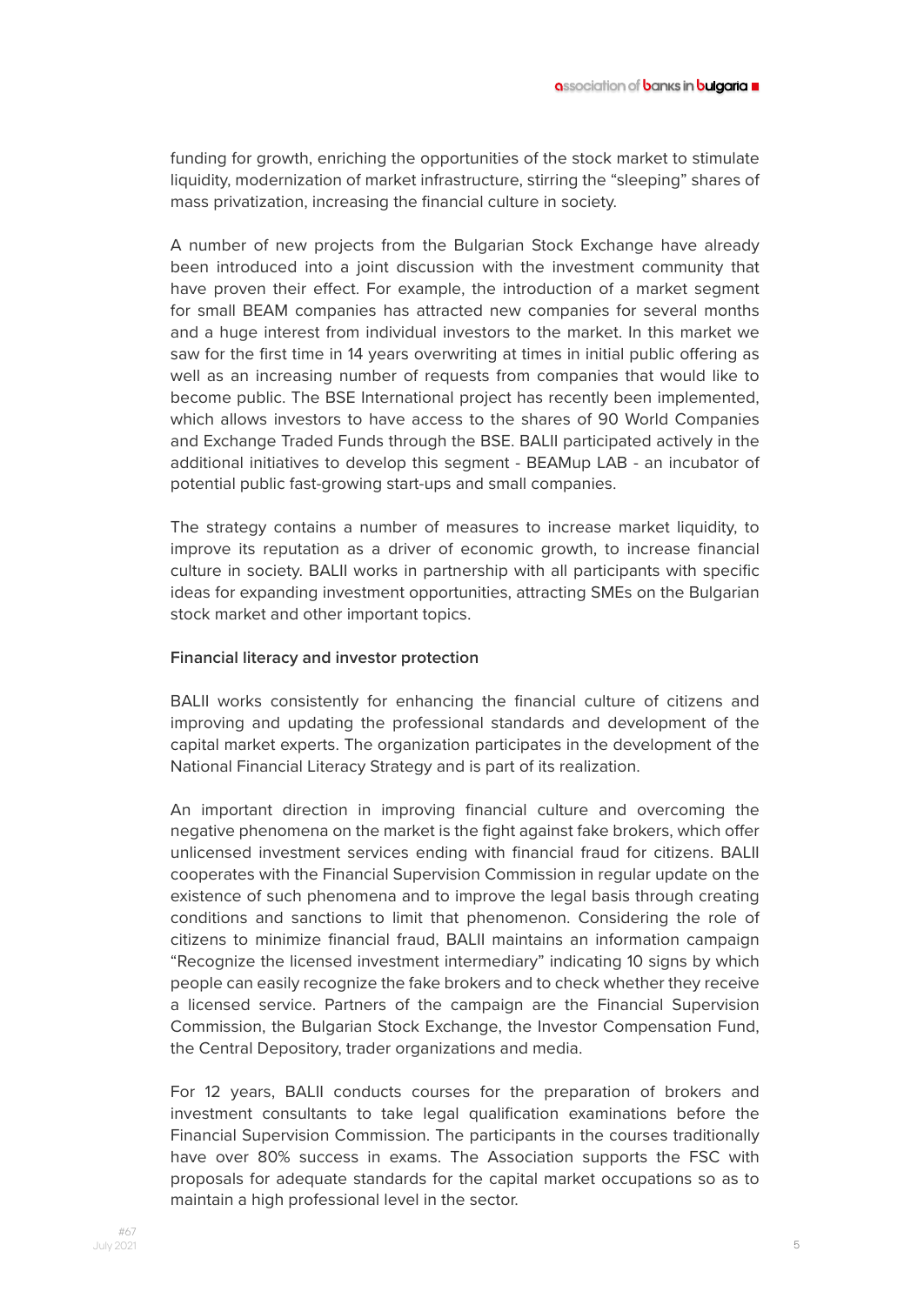### **Participation in the institutional life of the financial sector**

BALII has closely partnered with all the financial sector organizations, including the Association of Banks in Bulgaria (ABB), with which works jointly on much of the legislative initiatives, the guarantee scheme for the capital market and at present on the National Plan for the introduction of the euro. Recent good examples of BALII's cooperation with the ABB are the joint work on the Law on Recovery and Resolution of Credit Institutions and Investment Intermediaries; work on the amendments of the Code of Taxation and Insurance Procedure related to the automatic exchange of tax information and the implementation of FATCA, CRS and DAC2. Our cooperation is being fruitful in developing the priorities that are included in the Second Phase of the Capital Markets Union Plan.

BALII is represented in the management bodies of the Bulgarian Stock Exchange, the Investor Compensation Fund, the Central Depository, as well as in the Users Committee and the Court of Arbitration at the Central Depository, in the Conciliation Committees at the Consumer Protection Commission and others.

The Association is a participant in the European Union Transparency Register, presenting to the European institutions positions on matters regarding the financial sector.

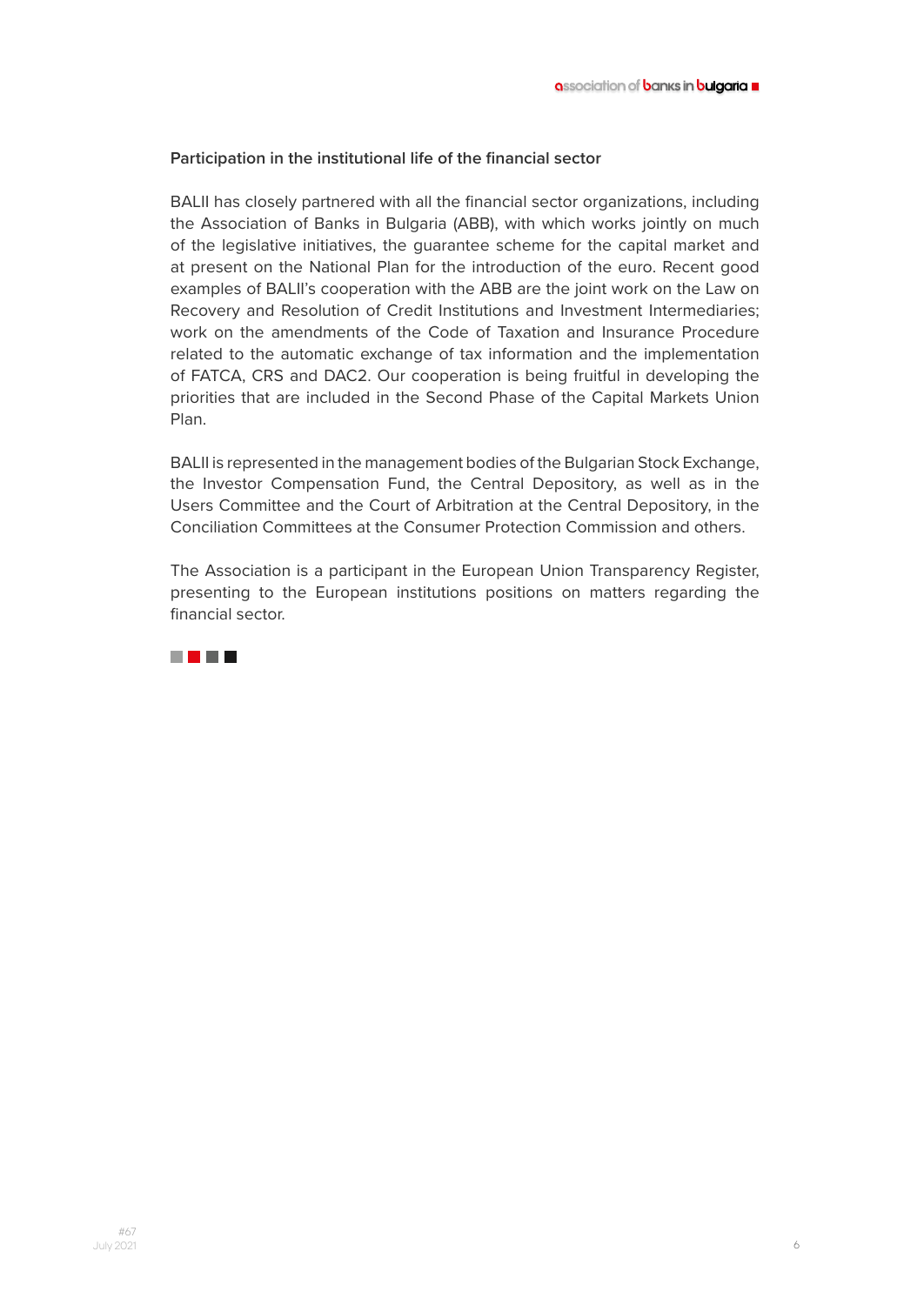## Who counts our money?

(The unnoticed work of counting and processing our money and its automation)



**Anna Manolova** CSC Executive Director

Every legal or natural person uses cash in its activities. No matter how hard we try to avoid working with cash, it is still an integral part of our lives and we are all dependent on it. Banknotes and coins in Bulgaria are the preferred means of payment in all restaurants, pharmacies, gas stations and institutions.

Regardless of whether we withdraw money at the bank counter or receive the money from an



**Vladimir Vlaev**  CSC Executive Director

ATM device, we always want to get banknotes in good condition that are clean, without scratches, tears or inscriptions on them and most importantly, the packs to contain the exact amount. This easy, at first glance, job of withdrawing or depositing money in a bank or ATM device, however, has many hidden activities behind it. The simplest thing is that the bank branch cannot maintain cash availability of millions, and the device has a capacity and not much money can be withdrawn from it, as well as to be deposited. This impossibility of storing large quantities of banknotes, in itself, suggests that this money must reach the bank's account, to be counted and those that can no longer be used must be separated.

The process in which the cash reaches the accounts of the banks within the BNB, it is counted and sorted by suitability is the work in which the Cash Services Company AD (CSC) specializes. This is the business related to the counting and processing of banknotes and coins, which is strictly regulated by the BNB legislation and is carried out by the Company.

The main task of the Company is to reduce the costs of banks in servicing cash circulation, while, at the same time, increasing its "purity". To achieve this task, the classic approach of cost optimization is applied, namely, automation of all activities in order to reduce staff and time spent on the various processes receiving, announcing and processing money. The automation of money counting is a process that is applied gradually and continuously in the work of the CSC.

The counting and sorting of banknotes in the CSC at its establishment was done with banknote processing machines that were not connected to the information system and after counting and sorting the money the data about them were entered into the system by a cashier. The analyses of that process have shown that, on the one hand, technical errors are made during the entry, and on the other hand, the time spent entering the information is close to the time for processing the money in a valuable shipment. The first step towards the automation of money counting at the CSC was made in this process. New banknote sorting machines were purchased, as they were connected to the information system and immediately after counting the money from the valuable shipments, the machines automatically submit the information about the number and their denomination structure to the system. Thanks to this automation, staff reduction has been achieved and the cost of counting money has been reduced.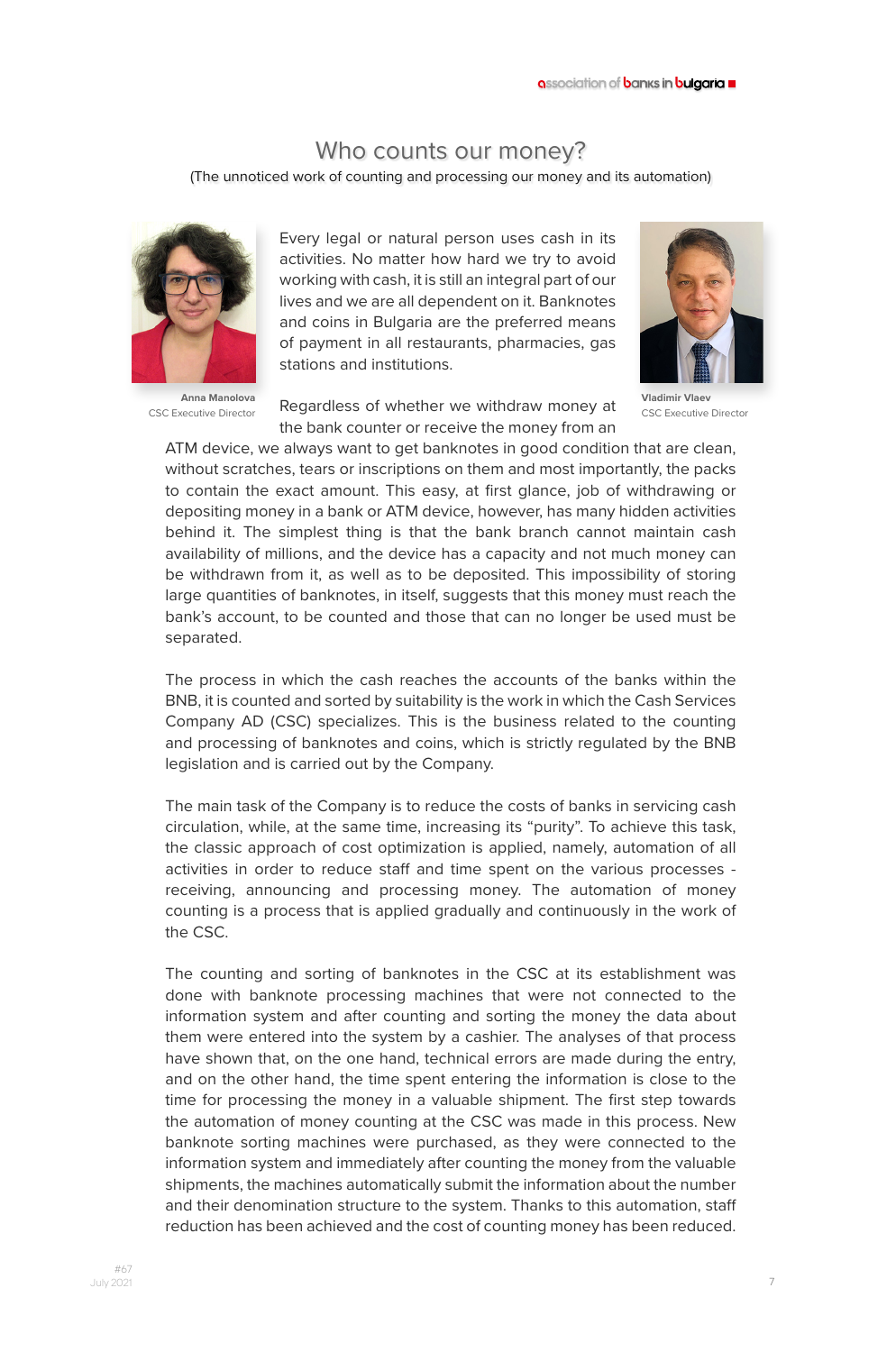The next process automated by the CSC was the reception and announcement of valuable shipments. In practice, in this activity an employee of the company receives from a collector and announces detailed information about each of the valuable shipments - importer, value, grounds for payment, denomination structure. The data thus announced is transmitted to the information systems of the banks and serves for subsequent verification of the respective customer accounts. Due to its importance, as well as due to the constantly growing number of received valuable shipments, a large human resource is involved in this process and, at the same time, a high concentration of attention is required.

In order to achieve cost savings and, in parallel, to provide accurate information to the banks, the company initially developed a web application (eCash), which is provided for use by end customers. In the application, the customer enters all the data for the valuable shipment and they are loaded into the company's system. Upon acceptance of the shipment, a CSC employee enters the number of the valuable shipment and all the information about it is visualized in front of him. Thus, instead of writing all the data, the employee just checks the data and confirms it.

Subsequently, the automation continued, as information exchange between the systems of the collection companies and the system of the CSC was built. As soon as the shipment is accepted by a collector at the client's site, the information about it is sent to the CSC system and the shipments are announced only by confirmation of the data.

The automation of the acceptance process covered about 80% of the incoming customer shipments and thus by keeping the number of employees, the amount of the valuable shipments that are announced is almost three times higher.

As far as the maintenance of ATM devices and in particular the filling and checking of the contents of ATM cartridges are one of the main business processes in the company, they were the next unit of activity, which was analysed and in which a number of innovations were introduced. Banknote sorting machines were purchased, which allowed the ATM cartridges to be filled directly with the counted money from the valuable shipments. This automation has achieved both a reduction in the time for filling ATM cartridges and a significant saving of production materials as the money is not wrapped and packaged, but placed directly in the cartridges.

Thanks to all implemented technological innovations, the process of counting and sorting money in the CSC has become more secure and economical. The high automation allowed the company in the conditions of the emergency epidemiological situation to keep all health requirements and at the same time, to work without interruption, as the company has never had a delay in the processing of money.